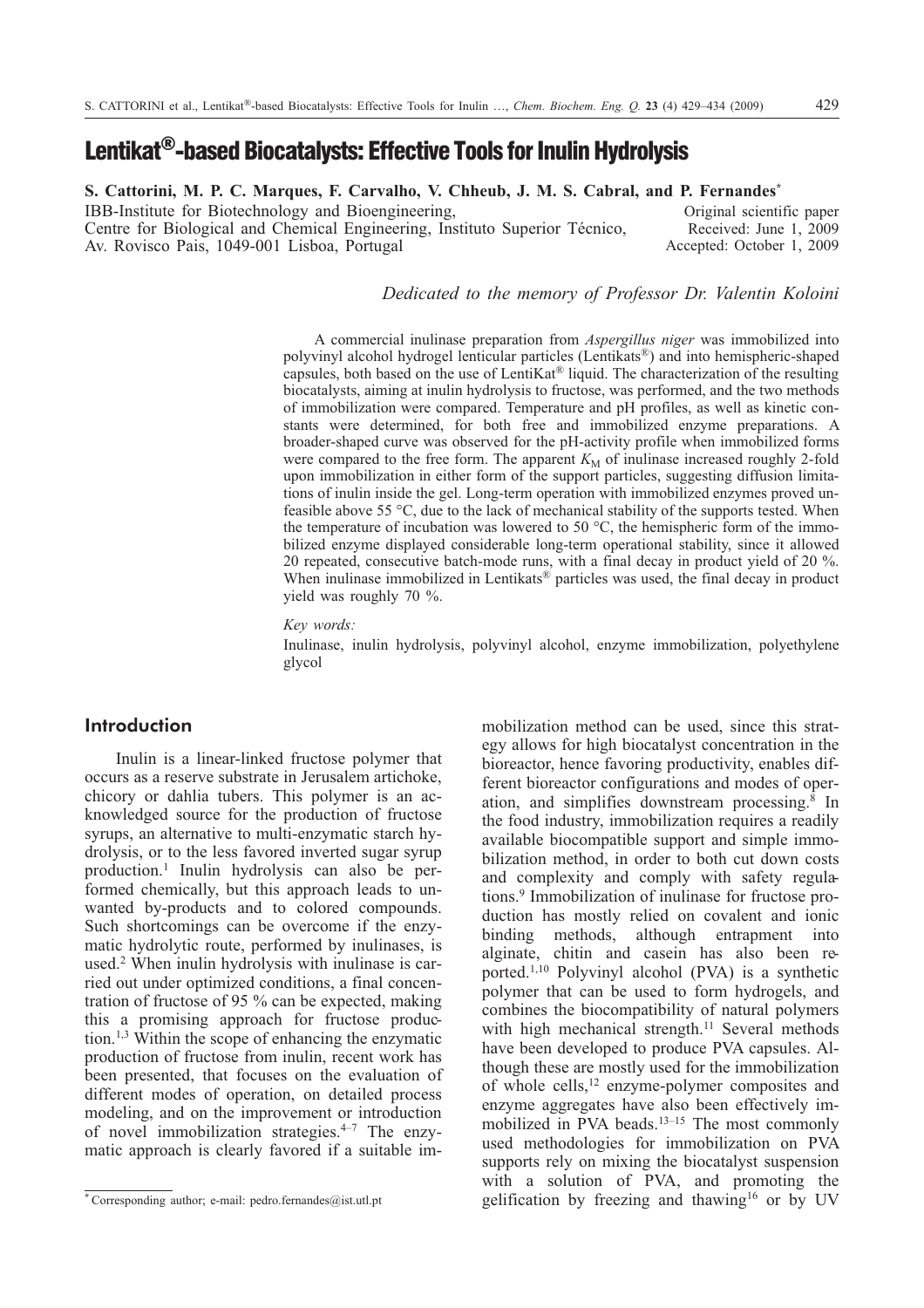light,<sup>17</sup> or otherwise by extruding the mixture to a solution of boric acid or sodium sulfate, where the cross-linking between the PVA molecules is promoted.18–26 One of the most recent approaches for immobilization in PVA relies on the controlled drying of a PVA-based hydrogel (LentiKat® liquid), and subsequent chemical stabilization, leading to lens-shaped particles.27 This methodology has been applied to the hydrolysis of di- and oligosaccharides,28,29 but not to the hydrolysis of polysaccharides such as inulin. In the present work, two methodologies for inulinase immobilization, based on the use of LentiKats® liquid, were evaluated: gelation of PVA by controlled drying, yielding lenticular shaped particles,<sup>27</sup> and a novel approach. In the latter, PVA is extruded into polyethylene glycol (PEG), where gelification occurs, and hemispheric-like capsules are formed. Inulin hydrolysis to fructose was used as the bioconversion model system. The kinetic parameters, pH and temperature profiles of free and both forms of immobilized inulinase were established, and the operational stability of the two forms of the immobilized biocatalyst was evaluated.

## **Materials and methods**

#### **Materials**

Fructozyme L, a commercial preparation of inulinase from *Aspergillus niger*, was provided by Sigma (St. Louis, MO, USA), polyethylene glycol 600 (PEG 600) came from Fluka (Deisenhofen, Germany), LentiKat® liquid, a PVA-based material, and LentiKat® stabilizer came from GeniaLab (Braunschweig, Germany, further details on these materials at http://www.genialab.de/LentiDatasheet.php, assessed on 28 September 2009), and inulin from chicory (Fibruline Instant, with an average polymerization degree of about 10, and one terminal glucose unit) was a kind gift from Cosucra (Warcoing, Belgium). Acetic acid (96 %, for analysis) and acetic acid, sodium salt, anhydrous (99 %, for analysis) came from Acros Organics (Geel, Belgium). Fructose, (D-)-Fructose, 98.5–101.2 % (by anhydrous basis) was from VWR (VWR International – Material de Laboratório, Lda, Carnaxide, Portugal). All solutions were prepared in distilled water. All other chemicals used were of analytical grade from Sigma (St. Louis, MO, USA).

## Inulinase immobilization

Entrapment of inulinase in Lentikats® was performed according to the protocol provided by GeniaLab.<sup>30</sup> Briefly, the LentiKat® liquid was heated to 95 °C and then cooled to 40 °C. 0.5 mL of an enzyme preparation were added to 10 mL of the LentiKat® liquid and thoroughly mixed. The enzyme preparation consisted of a ten-fold diluted suspension of Fructozyme L. The dilution was performed in 100 mmol  $L^{-1}$  acetate buffer, pH 4.5. The resulting liquid was extruded through a needle (20 G x 1 1/4", Therumo Medical Corp., Somerset, NJ, USA) into Petri dishes to form small drops. These were left at room temperature, until roughly 28 % of the initial mass remained. LentiKat® stabilizer solution was then poured into the gel particles for re-swelling them to roughly the original size, and the whole stirred for 2 hours. The lens-shaped particles, with 3–4 mm diameter, and about 400 m thickness, were harvested, thoroughly washed with acetate buffer, and soaked in the buffer for two hours, harvested and weighed after removal of excess buffer with qualitative filter paper, and either immediately used for bioconversion runs or stored at 4 °C until use. Alternatively, immobilized biocatalyst particles were prepared by extruding drop-wise the LentiKat® liquid containing inulinase into 150 mL of PEG 600, under gentle magnetic stirring. The LentiKat® liquid containing inulinase was prepared as described for the production of lens-shaped particles. After a 2-hour period, the formed hemispheric capsules, also with roughly 3–4 mm diameter, were harvested, thoroughly washed with acetate buffer, weighed after removal of excess buffer with qualitative filter paper, and either immediately used for bioconversion runs or stored at 4 °C until use. Immobilization yield was determined as the ratio between the specific activity of immobilized inulinase and that of the soluble inulinase, in a 30-minute run. Specific activity is defined as mg reducing sugars formed  $mg^{-1}$  protein  $s^{-1}$ . Runs were performed in 1.5 mL screw-capped, magnetically stirred (500 rpm) reactors, filled with 1.0 mL of 100 mmol  $L^{-1}$  acetate buffer (pH 4.5), containing 5.0 % (w/v) of inulin. All runs were performed at least in triplicate.

## Determination of temperature and pH profiles, and kinetic parameters

Experiments for establishing the effect of temperature and pH in enzymatic activity were performed in a pH range of 4 to 6, and in a temperature range of 40 °C to 65 °C), using a 5.0 % (w/v) inulin solution (unless stated otherwise) in 1 mL of acetate buffer (100 mmol  $L^{-1}$ ). For the determination of the kinetic parameters, enzymatic hydrolysis was performed over inulin solutions, with initial inulin concentrations ranging from 0.1 to 15.0  $\%$  (w/v). Runs were performed at pH 4.5 and 50 °C. In all cases, 50 mg of immobilized inulinase or 20  $\mu$ L of a 40-fold diluted preparation of free inulinase were used. Runs were performed in 1.5 mL screw capped vessels, filled with 1.0 mL of inulin solution. Agita-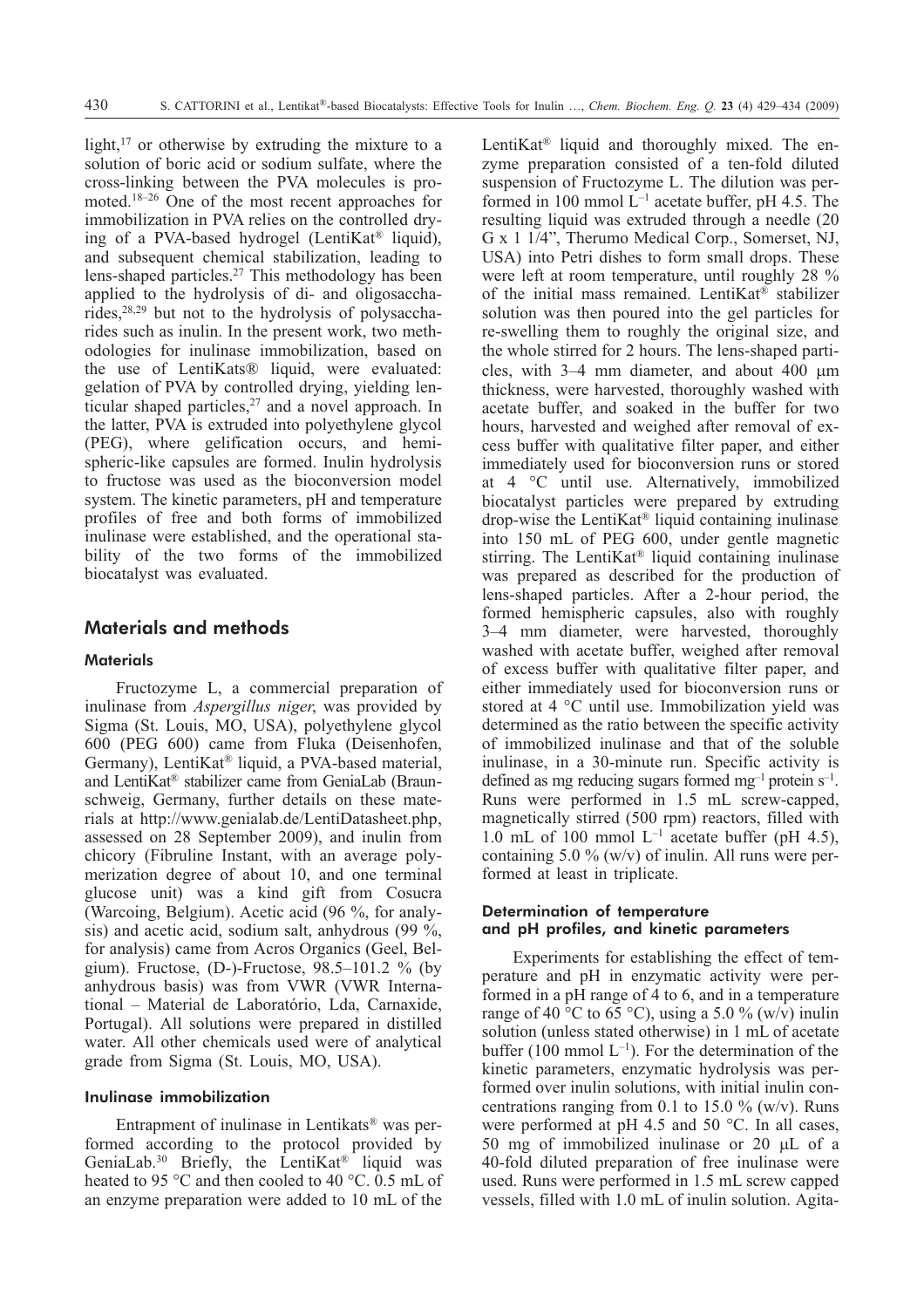tion (500 rpm) was promoted by magnetic stirring. Samples (10 uL) were taken after 15 minutes and immediately assayed for reducing sugars. All runs were performed at least in triplicate. The concentration of the product formed during this incubation period was such that it allowed for the determination of initial reaction rates. This was established previously, and occasionally checked during the different bioconversion runs, by adapting the strategy presented by Doig and co-workers.<sup>31</sup> Briefly, four identical bioconversions were performed simultaneously, and samples were collected and analyzed at 0, 4, 8, 12 and 15 minutes. When single datum point per vessel was plotted for all vessels over time, the product evolution rate proved linear, as expected. Kinetic parameters were determined using the commercial software Leonora.32

#### Repeated batch hydrolysis

Reactions were performed in 1.5 mL screw-capped, magnetically stirred (500 rpm) reactors at either 50  $\degree$ C or 55  $\degree$ C. The reactors were filled with 1.0 mL of a 5.0  $\%$  (w/v) inulin solution in 100 mmol  $L^{-1}$  acetate buffer (pH 4.5), and with 50 mg of immobilized inulinase. Throughout each cycle (24-hours run),  $10 \mu L$  samples were collected and assayed for reducing sugars. After each cycle, the immobilized biocatalyst was harvested, thoroughly washed with acetate buffer, and used for the next run. All runs were performed at least in triplicate.

#### Analytical methods

The quantification of reducing sugars was performed by the DNS method, $33$  using as reference a calibration curve from fructose. The quantification of protein was performed by the BCA method, $34$  using a commercial kit from Pierce Biotechnology (Rockford, IL, USA). Particles of the immobilized biocatalyst were dissolved in distilled water heated at 70 °C, prior to protein quantification. Liquid supernatants, resulting from the immobilization procedures were also assayed for protein levels. The standard deviation from these determinations did not exceed 8 %, unless stated otherwise.

## **Results and discussion**

## Immobilization efficiency

Depending on the procedure for production of PVA-encapsulated inulinase, different shapes were obtained; the standard drying method leading to lens-shaped particles (Lentikats®), whereas extrusion of LentiKat® liquid into PEG 600 led to hemispheric particles. Lentikats® allowed slightly higher

Table 1 – *Immobilization of inulinase in Lentikat®-liquid based matrices*

| biocatalyst              | Immobilized Enzyme loading/ Immobilizaton<br>$mg g^{-1}$ support | yield/ $\%$ | Final product<br>concentration/<br>$g L^{-1}$ <sup>a</sup> |
|--------------------------|------------------------------------------------------------------|-------------|------------------------------------------------------------|
| Lentikats <sup>®</sup>   | $0.20 \pm 0.05$                                                  | $27 \pm 4$  | $46 \pm 3$                                                 |
| Hemispheric<br>particles | $0.13 \pm 0.02$                                                  | $21 \pm 3$  | $47 \pm 2$                                                 |
| Free enzyme              |                                                                  |             | $49 \pm 4$                                                 |

a Determined after a 24-hour biotransformation run using a 5.0 % w/v inulin solution in 100 mmol  $L^{-1}$  acetate buffer, pH 4.5 and 50 °C.

enzyme loading and activity retention upon immobilization, when compared to hemispherical beads, but the differences were not significant, considering the standard deviation (Table 1). No trace of protein was observed in the supernatants resulting from either immobilization method. Given the mild methodology used for immobilization, immobilization yields are most likely suggestive of diffusion limitations. Still, when immobilized biocatalysts were used, the final product yield after a 24-hour biotransformation period of a 5.0  $\%$  (w/v) solution of inulin was close to the one obtained with the free enzyme. This result clearly highlights the feasibility of this approach for producing highly performing immobilized biocatalysts.

The activity retention upon immobilization in PVA matrices compares favorably, or at least matches data from other authors for the immobilization of inulinase in alginate and  $Dowex<sub>10</sub>$  gelatin,<sup>35</sup> casein,<sup>36</sup> activated charcoal, porous silica beads, gelatin and gelatin-citrate.37

## Effect of pH and temperature on enzyme activity

The influence of pH on the initial reaction rate of free and immobilized inulinase was evaluated in the pH range 4.0–6.0 at 50  $^{\circ}$ C (Fig. 1).

Both free and immobilized forms of the enzyme show an optimum pH for catalytic activity at 4.5. A much broader-shaped curve was nevertheless observed for the two immobilized forms of the biocatalyst, when compared to the free form, namely when the more acidic region of pH is considered. This trend can prove advantageous, since operation at lower pH values reduces the risk of microbial contamination. A broadened pH range upon immobilization was also reported for inulinase immobilization in Amberlite, $38$  but was not observed for immobilization in DEAE-Sephacel or in QAE-Sephadex.4 This effect was also reported for invertase immobilization in Lentikats®, and was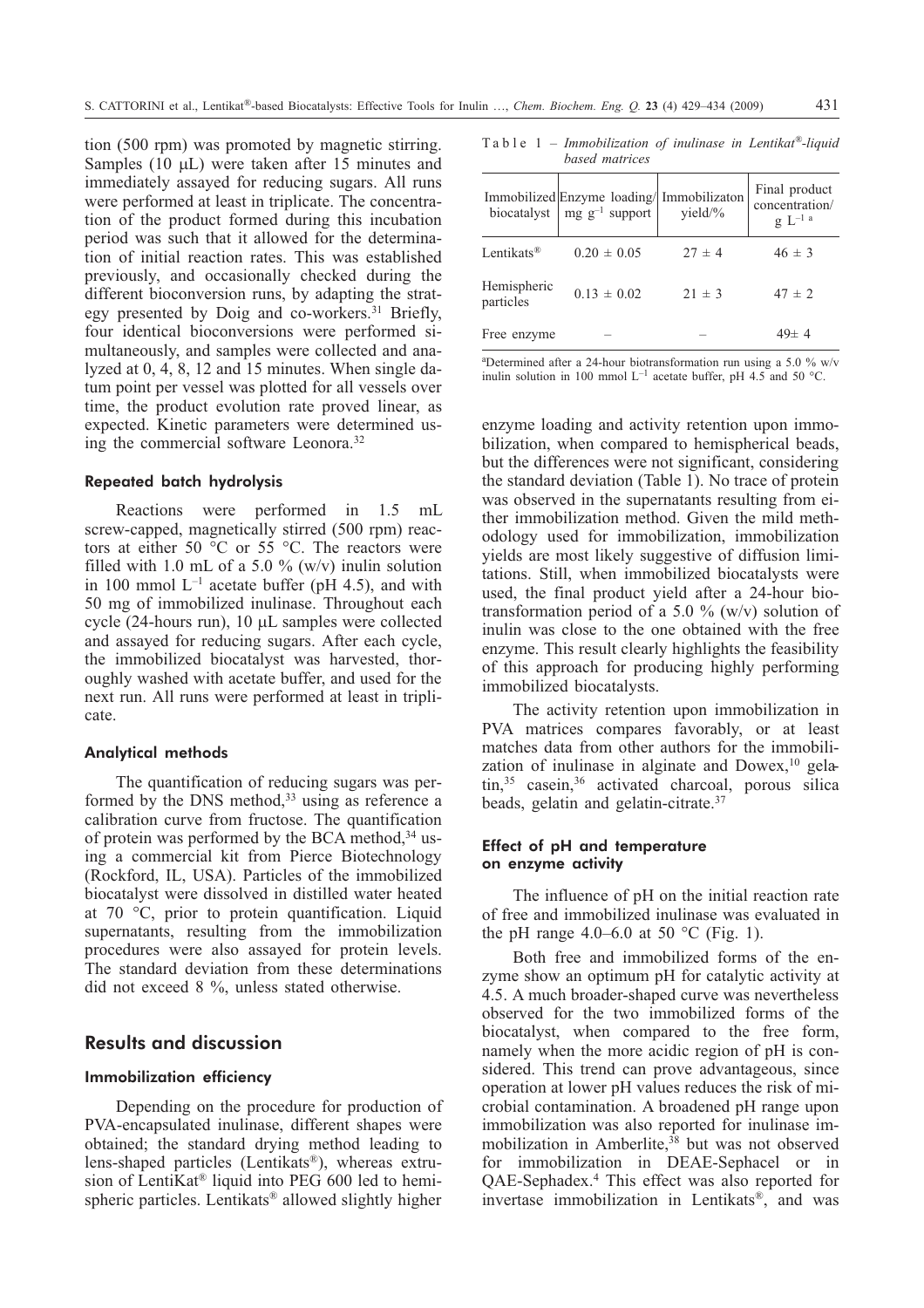

Fig. 1 – *pH profiles of free inulinase (), inulinase immobilized in Lentikats® (*-*), and inulinase immobilized in hemispheric particles (). Reactions were performed in 100 mmol L–1 acetate buffer containing 5.0 % (w/v) of inulin, at* 50 °C. 50 mg of immobilized inulinase, or 20  $\mu$ L of a 40-fold *diluted preparation of free inulinase were used as biocatalyst. The maximum activity (mg fructose mg support s–1) for free inulinase, inulinase immobilized in Lentikats® and inulinase immobilized in hemispheric particles was 1.8 (± 0.2), 0.51 (± 0.05) and 0.38 (± 0.06), respectively.*

tentatively ascribed to secondary interactions between the polymer and the enzyme and polymer matrix throughout the immobilization process.<sup>29</sup>

The influence of temperature on the initial activity of free and immobilized inulinase was evaluated at pH 4.5, in the range of 40  $\degree$ C to 65  $\degree$ C (Fig. 2).



Fig. 2 – *Temperature profiles of free inulinase (),* inulinase immobilized in Lentikats<sup>®</sup> ( $\circ$ ), and inulinase immobi*lized in hemispheric particles (). Reactions were performed in 100 mmol L–1 acetate buffer containing 5.0 % (w/v) of inulin,* at pH 4.5. 50 mg of immobilized inulinase, or 20  $\mu$ L of a *40-fold diluted preparation of free inulinase were used as biocatalyst. The maximum activity (mg fructose mg support s–1) for free inulinase, inulinase immobilized in Lentikats® and inulinase immobilized in hemispheric particles was 2.0 (± 0.3), 0.62 (± 0.08 ) and 0.58 (± 0.06), respectively.*

Free inulinase displayed the maximum activity at 55 °C. The activity of the inulinase immobilized in Lentikats® steadily increased up to 55 °C. Above this temperature, the PVA-based matrix proved unstable and tended to melt. This behavior occurred almost immediately, once the lens-shaped particles were incubated at 60 °C. Such behavior, that clearly prevents the useful application of Lentikats® above 55 °C, was previously reported,<sup>29</sup> when the use of Lentikats® immobilized invertase for sucrose hydrolysis was assessed. Hemispheric shaped particles displayed slightly enhanced mechanical stability, since temperature-activity profile could be evaluated up to 60 °C, with biocatalytic activity also consistently increasing with temperature. Above 60 °C, however, the trend towards melting was also observed. Therefore, 60 °C was established as the temperature for maximum activity for inulinase entrapped in hemispheric beads. Under such conditions, it was possible to observe the increase of the optimum temperature for immobilized inulinase activity when compared to the free form.

#### Effect of immobilization in kinetic parameters

The trials for the determination of the constants of the Michaelis-Menten type kinetics, which fitted the enzymatic hydrolysis of inulin, were performed at pH 4.5 and 50 °C. Kinetic constants were determined from experimental data using Leonora software.<sup>32</sup> The apparent  $K_M$  for both forms of the immobilized enzyme was about 2-fold higher than that of the free inulinase (Table 2). This increase can most likely be ascribed to the impaired accessibility of the bulky inulin molecule to the active site of the immobilized enzyme, as a result of the diffusion barrier created by the matrix. The thin nature of the lenticular particles would be likely to lower diffusion hindrances, when compared to hemispheric particles. However, given the similarity of apparent  $K<sub>M</sub>$  values for the two immobilized biocatalysts, such an effect could not be considered significantly noticeable. An increase in apparent  $K<sub>M</sub>$  value, upon immobilization by entrapment in gelatin<sup>35</sup> or by adsorption in porous supports, $39$  has also been reported. Immobilization also affected  $V_{\text{max}}$ , a roughly 4-fold decrease was observed, irrespective of the immobilization strategy, as compared to the free enzyme (Table 2).

Table 2 – *Kinetics constants obtained for inulin hydrolysis with free and immobilized inulinase*

| Biocatalyst                      | $K_{\mathrm{M}}/\mathrm{g}\,$ $\mathrm{L}^{-1}$ | $V_{\text{max}}/$<br>g fructose $g^{-1}$ enzyme $s^{-1}$ |
|----------------------------------|-------------------------------------------------|----------------------------------------------------------|
| Free enzyme                      | $26 \pm 3$                                      | $2.7 \pm 0.1$                                            |
| Lentikats <sup>®</sup>           | $43 \pm 8$                                      | $1.1 \pm 0.2$                                            |
| Hemispheric particles $49 \pm 5$ |                                                 | $0.71 \pm 0.02$                                          |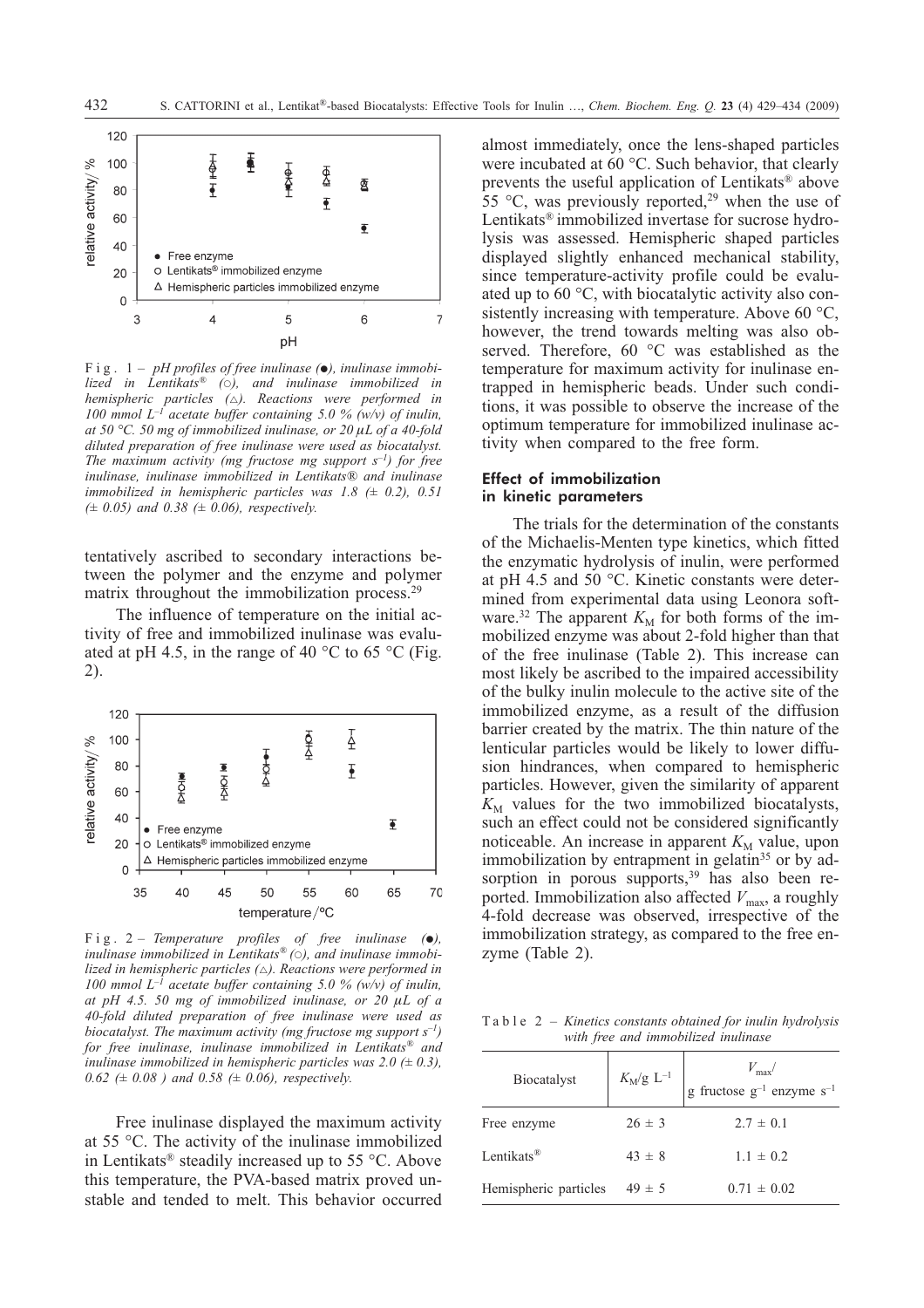

Fig. 3 – *Effect on the final product yield of the repeated use of inulinase immobilized in Lentikats® (,) and in hemispheric beads (,-), for the hydrolysis of a 5 % (w/v) inulin solution. Batch runs (24 h) were performed at 50 °C (,-) and 55 °C (-,-), at pH 4.5. Final fructose concentration in the first cycle at 50 °C was 46 (* $\pm$  *3) g L<sup>-1</sup> and 47 (* $\pm$  *2) g L<sup>-1</sup> <i>for inulinase immobilized in Lentikats® and in hemispheric beads, respectively. Final fructose concentration in the first cycle at 55* °C was 47 ( $\pm$  1) g  $L^{-1}$  and 48 ( $\pm$  3) g  $L^{-1}$  for inulinase immobilized in Lentikats® and in *hemispheric beads, respectively. In each run, 50 mg of the immobilized form of the biocatalysts was used. Standard deviation did not exceed 10 %.*

#### Biocatalyst reuse

The feasibility of the application of an immobilized enzyme system in a large-scale process clearly depends on its operational stability. In order to evaluate this key parameter in the presented system, repeated batch runs were performed at 50 °C and 55 °C, using both forms of the immobilized biocatalyst (Fig. 3). The reuse of both immobilized forms of the biocatalyst proved unfeasible at 55 °C, due to mechanical instability of the supports. This effect was also noticed in Lentikats® at 50  $\textdegree$ C, which also seemed relatively sensitive to the shear stress induced by the magnetic stirring. Thus, along the repeated runs, some of the lens-shaped particles were partially broken. Hemispheric particles were successfully used at 50 °C throughout 20 cycles, displaying a final decrease in the relative product yield of only 20 %. In similar conditions, the final decrease in the relative product yield when Lentikats<sup>®</sup> were used was considerably higher.

# **Conclusions**

Inulinase was effectively immobilized in polyvinyl alcohol particles, either as LentiKats® or in hemispheric beads, the latter obtained through extrusion of LentiKat® liquid into PEG 600. Immobilization broadened the pH-activity profile, paving the way for operation under relatively acidic conditions. The activity of free and LentiKats® immobilized enzyme reached a maximum at 55 °C, which was shifted to 60 °C when hemispheric beads were used. Still, in both immobilized preparations, a significant decay in mechanical strength was observed above 55  $\degree$ C, which effectively limited to 50  $\degree$ C their application in long-term operation. Diffusion limitations were observed as a result of entrapment. Hemispheric beads were successfully used throughout 20 consecutive batch runs with no apparent mechanical changes in the matrix and only a 20 % decrease in the final product yield. These results highlight the potential of inulinase immobilized in PVA-based particles obtained through extrusion into PEG as a suitable biocatalyst for application in large-scale processes for fructose production through inulin hydrolysis.

#### *ACKNOWLEDGEMENTS*

*P. Fernandes acknowledges Fundação para a Ciência e Tecnologia (FCT) for contract under Programme Ciência 2007. M. P. C. Marques acknowledges Fundação para a Ciência e Tecnologia (Portugal) for financial support in the form of the PhD grant SFRH/BD/24433/2005.*

#### References

- 1. *Ricca, E., Calabrò, V., Curcio, S., Iorio, G.,* Crit. Rev. Biotechnol. **27** (2007) 129.
- 2. *Vandamme, E. J., Derycke, D. G.,* Adv. Appl. Microbiol*.* **29** (1983) 139.
- 3. *Rhee, S. K., Kim, C. H.,* Biotechnol. Lett. **11** (1989) 201.
- 4. *Sirisansaneeyakul, S., Worawuthiyanan, N., Vanichsriratana, W., Srinophakun, P., Chisti, Y.,* World J. Microbiol. Biotechnol. **23** (2007) 543.
- 5. *Singh, R. S., Dhaliwal, R., Puri, M.,* J. Ind. Microbiol. Biotechnol. **35** (2008) 777.